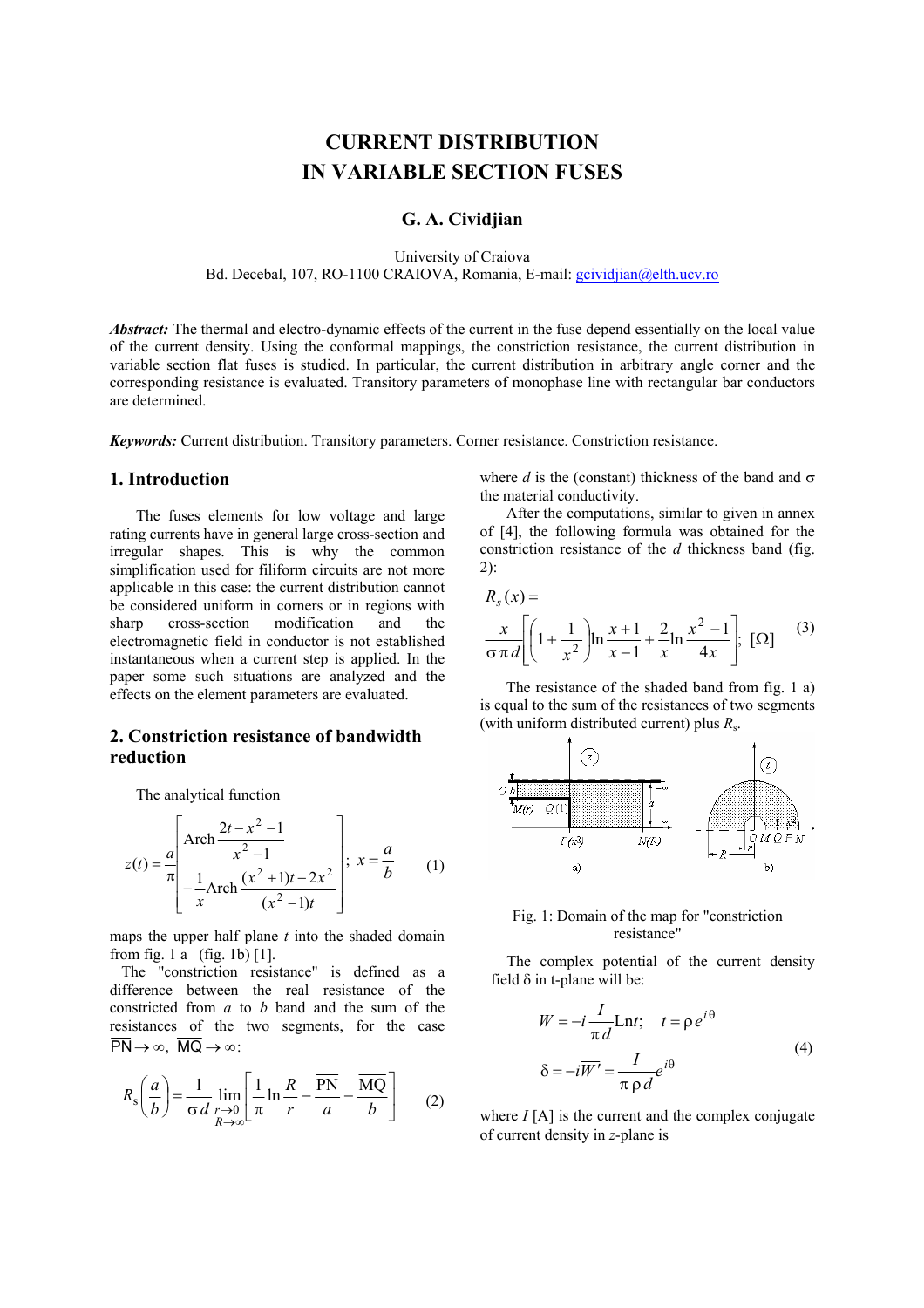$$
\overline{\delta} = i \frac{dW}{dz} = i \frac{dW}{dt} \frac{dt}{dz} = \frac{I}{ad} \sqrt{\frac{t - x^2}{t - 1}}
$$
(5)



Fig. 2: Constriction resistance of bandwidth reduction

## **3. "Corner resistance"**

A supplementary resistance, which we will call "corner resistance", must be considered in the case of the slab having the shape shown in fig. 3.

The analytical function

$$
z(t) = \frac{b}{\pi} \int_{t}^{1} \left(\frac{1-t}{1+t}\right)^{\beta} \frac{dt}{t}; \ t = \rho e^{i\theta}
$$
  

$$
z = x + iy; \ \beta = 1 - \alpha/\pi
$$
 (6)

maps the shaded domain between the two angles equals to  $\alpha$  from the *z*- plane (Fig. 3) into the upper half-plane *t* [1].

The corner resistance can be defined as a limit:

$$
R_{c}(\alpha) = \frac{-2}{\sigma \pi d} \lim_{\substack{p_{0} \to 0 \\ z_{0} \to \infty}} \left[ \ln \rho_{0} + \frac{\pi}{b} z_{0} \right]
$$
  

$$
\frac{\pi}{b} z_{0} = \int_{\rho_{0}}^{1} \left( \frac{1 - r}{1 + r} \right)^{\beta} \frac{dr}{r}
$$
 (7)

The values of corner resistance are given in fig. 4 and can be approximated with the formula:

$$
R_{\rm c} = \frac{1}{\sigma d} \left( 0.882 - 0.324 \frac{\alpha}{90^{\circ}} \right) \quad [\Omega] \tag{8}
$$



Fig. 3: Domain of the map for "corner resistance"



Fig. 4: Corner resistance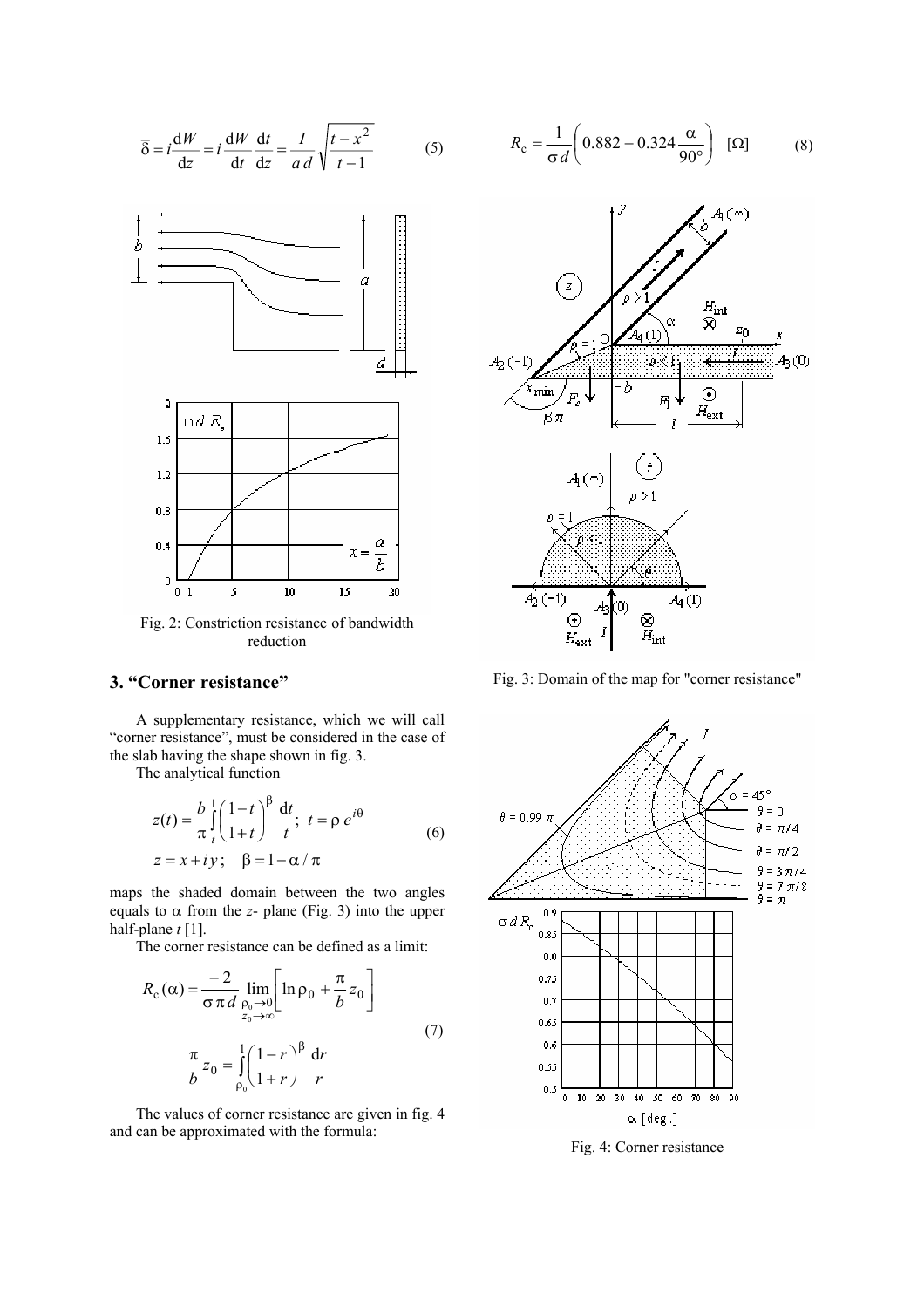The complex conjugate of current density in *z*plane (fig. 3 and 4) is:

$$
\overline{\delta} = i \frac{dW}{dz} = i \frac{dW}{dt} \frac{dt}{dz} = -\frac{I}{b} \left( \frac{1+t}{1-t} \right)^{\beta} \tag{9}
$$

## **4. Transitory parameters of rectangular bus bars**

#### **4.1. Magnetic field of singular bar**

 The transitory parameters of two identical very high and close disposed rectangular bars, when the external magnetic field can be neglected, are determined in [3], where a complete smart solution is given for transitory electromagnetic field in such a line. In the paper, the external magnetic field  $H_B$  is approximately considered. Assuming the bars enough high to neglect the horizontal component of magnetic field, and consequently the magnetic field constant along the vertical direction, the problem is solved in function of the ratio η between the magnetic fields on the two sides of the bar. The obtained results, for  $\eta = 0$  coincide with the given in [3].

#### **4.2. Magnetic field of two rectangular bars**

The vertical component of magnetic field of a solitary rectangular bar, with uniform distributed current density  $\delta$ , issued from the Biot-Savart law, is given in [1] and can be written as follows:

$$
H_y(x,y) = \frac{\delta}{2\pi} \begin{bmatrix} (x+a_1)(\theta_2 - \theta_3) - \\ (x-a_1)(\theta_1 - \theta_4) + \\ (y+b_1)\ln\frac{r_2}{r_1} - \\ (y-b_1)\ln\frac{r_3}{r_4} \end{bmatrix}
$$
 (10)

For a vertical infinite-length current sheet *I*, a very thin bar, with  $a_1 \rightarrow 0$ , can be considered and the vertical component of the magnetic field (10) becomes:

$$
H_y(x, y) = \frac{I}{4 \pi b_1} \varphi
$$
 (11)

where  $\varphi$  is the angle at which the sheet cross-section is seen from the point (*x, y*).

In the case of two parallel rectangular bars we will denote by η the ratio of the magnetic fields  $H_B/H_A$  for stabilized direct current and by  $\eta_0$  the same ratio for the beginning of the process of current vertical infinitely thin sheets.



Fig. 5: Rectangular bar



Fig. 6: Ratio of the magnetic field on the external side of the bar to the magnetic field on the internal side, for superficial and uniform distributed currents in two parallel rectangular bars, as function of *a/h*

## and *b/h*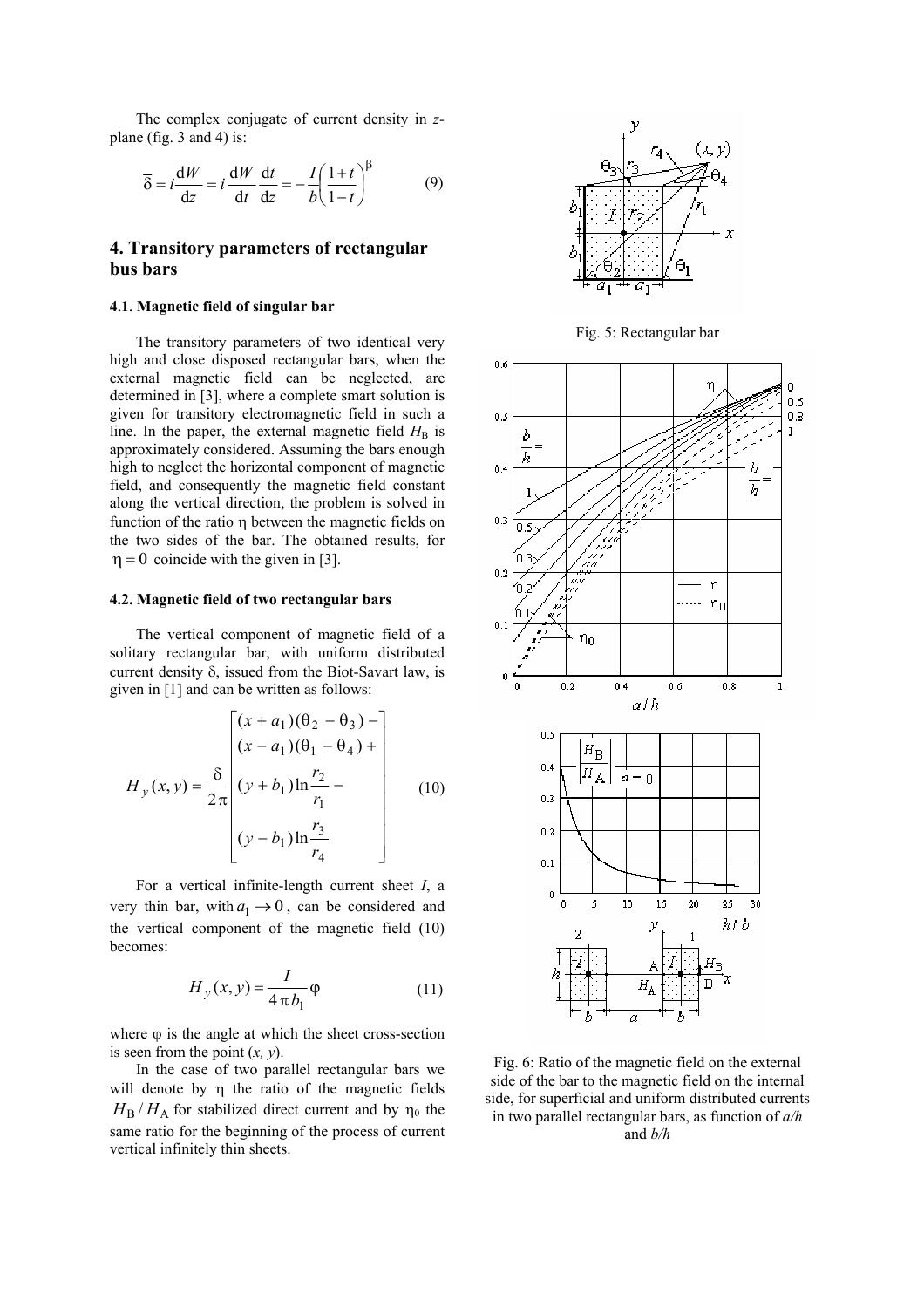We will assume a constant current density in each vertical sheet.

Using the function:

$$
f(x) = \frac{2x}{h} \arctan\left(\frac{h}{2x}\right) + \ln\sqrt{1 + \left(\frac{2x}{h}\right)^2} \qquad (12)
$$

the two ratio can be written as follows:

$$
\eta = \frac{f(a+b) + f(b) - f(a+2b)}{f(a+b) + f(b) - f(a)}
$$
  

$$
\eta_0 = \frac{\arctan\frac{h}{b} - \arctan\frac{h}{2a+b}}{\arctan\frac{h}{b} + \arctan\frac{h}{2a+3b}}
$$
 (13)

From the fig. 6 we can observe a small variation of the ratio of the magnetic fields on the two sides from the beginning to the end of current step injection.

## **4.3. Electromagnetic field in the conductor at current step injection**

 In the case of current step injection, the Laplace transforms of electric and magnetic field in central part of conductor satisfy the Maxwell equations:

$$
\begin{cases}\n\frac{dE}{dx} = p \mu H \\
\frac{dH}{dx} = \sigma E\n\end{cases}\n\Rightarrow\n\begin{cases}\n\frac{d^2 E}{dx^2} = p \mu \sigma E \\
\frac{d^2 H}{dx^2} = p \mu \sigma H\n\end{cases}
$$
\n(14)

In the case of thin bars, considering the ratio η of magnetic fields determined above, the magnetic field on the two lateral sides of the bar could be approximated as follows:

$$
H_{A} \approx \frac{I}{(1+\eta)h}; \quad H_{B} = \eta H_{A}
$$
  
\n
$$
E_{0} = \frac{I}{\sigma bh} \approx \frac{1+\eta}{\sigma b} H_{A}; \quad b \ll h
$$
\n(15)

At the beginning of the process, when the current flows only on the surface of the conductors, the ratio  $η<sub>0</sub>$  must replace  $η$  in above equations.

Using the notations:

$$
v = \sqrt{p \tau}; \quad \xi = \frac{x}{b}; \quad \tau = \mu \sigma b^2 \tag{16}
$$

the solution of the equations (12) in conductor will be:

$$
H(\xi, p) = \frac{H_A}{p} \frac{\eta \sinh v \xi - \sinh v (1 - \xi)}{\sinh v};
$$
  

$$
E(\xi, p) = \frac{H_A}{\sigma b} \cdot \frac{v}{p} \cdot \frac{\eta \cosh v \xi + \cosh v (1 - \xi)}{\sinh v}
$$
(17)

Using the steady state electric field in conductor  $E_0$ , the Laplace transform of the transitory electric field will be:

$$
E(\xi, p) = \frac{E_0}{1 + \eta} \cdot \frac{\sqrt{\tau}}{\sqrt{p}} \cdot \frac{\eta \cosh \nu \xi + \cosh \nu (1 - \xi)}{\sinh \nu} \tag{18}
$$

 The induction law applied to short-circuited in origin end line, gives the Laplace transform of the other end voltage:

$$
U(z, p) = z[2 E(0, p) + a \mu_0 p H(0, p)] \qquad (19)
$$

where *z* is the length of the line.

The time constant  $\tau$  of transitory electromagnetic field in 1 mm thickness copper or silver at 25 °C is  $\sim$ 75 µs.

#### **4.4. Transitory parameters**

 The operational impedance of the bars at distance *z* from the short-circuited end results from (15)- (17):

$$
Z(p) = \frac{1}{1+\eta} \left[ r_s \, v \, \frac{\eta + \cosh v}{\sinh v} + p \, l_e \right] \tag{20}
$$

where  $r<sub>s</sub>$  is the direct current resistance of the bars and

$$
r_s = \frac{2z}{\sigma b h}; \quad \theta = \frac{t}{\tau}; \quad l_e = \mu_0 \frac{az}{h} \tag{21}
$$

 The Laplace transforms of the transitory resistance and inductance are defined as [2], [3]:

$$
R(p) = \frac{Z(p)}{p} - l(0+)
$$
  
\n
$$
L(p) = \frac{Z(p) - r_s}{p^2}
$$
\n(22)

From limit theorem of the Laplace transform it results

$$
l(0+) = \lim_{p \to \infty} (p L(p)) = \frac{l_e}{1 + \eta}
$$
 (23)

*l*

 Replacing (20) in (22) we obtain the Laplace transforms of the parameters:

$$
R(p) = \frac{1}{1+\eta} \frac{r_s}{p} \frac{\eta + \cosh \nu}{\sinh \nu} \nu
$$
 (24)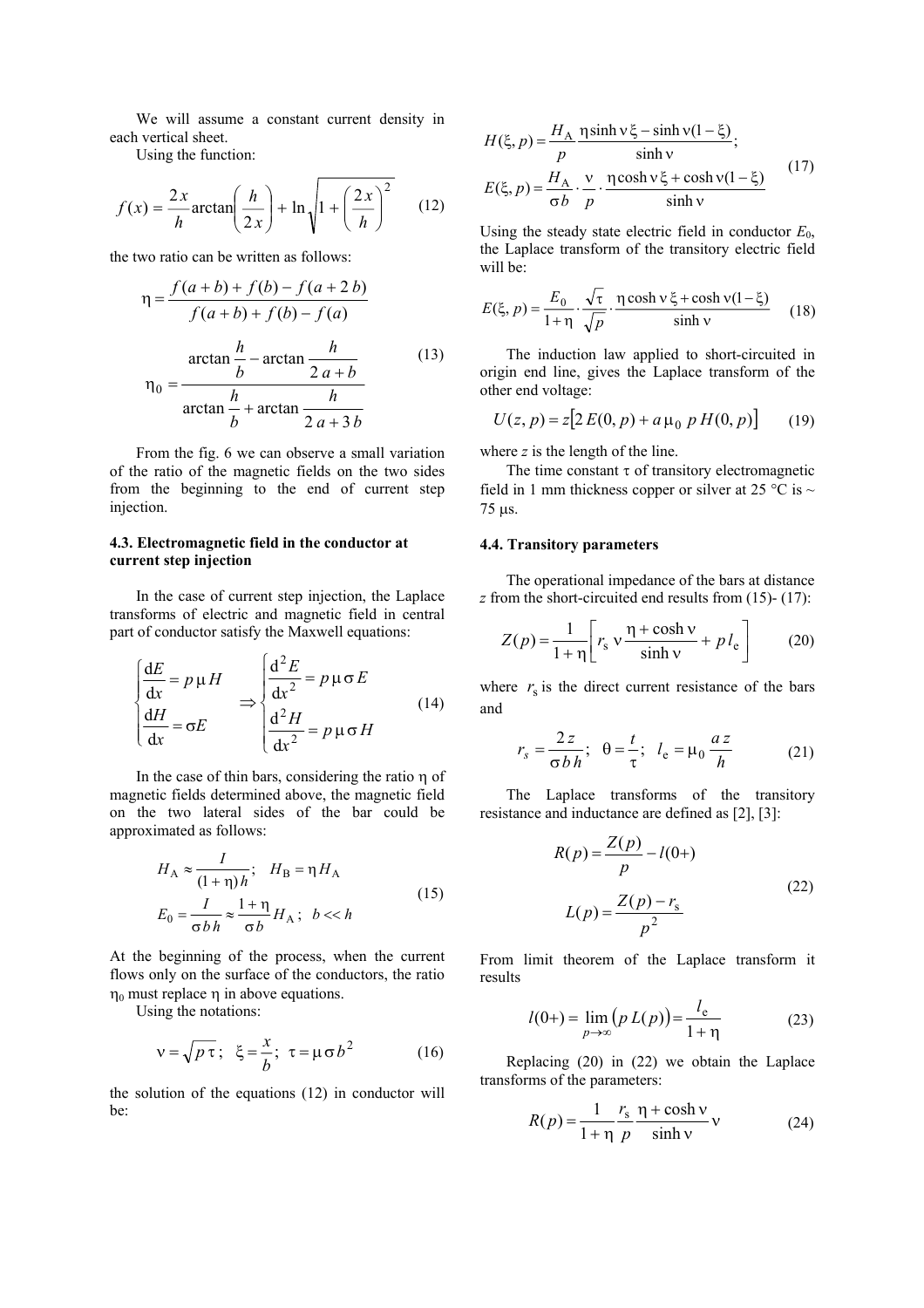$$
L(p) = \frac{1}{1+\eta} \left[ \frac{l_e}{p} + \frac{r_s}{p} \frac{\eta + \cosh \nu - (1+\eta) \frac{\sinh \nu}{\nu}}{p \frac{\sinh \nu}{\nu}} \right] \quad (25)
$$

 The poles of the meromorphic function are the solution of the equation:

$$
\sinh v = 0 \implies v_k = ik \pi \implies p_k = -\frac{(k \pi)^2}{\tau} \qquad (26)
$$

 Applying the inversion theorem, it results for the transitory resistance of the line in  $\Omega$ :

$$
r(\theta) = r_s \left[ 1 + \frac{2}{1 + \eta} \sum_{k=1}^{\infty} \left( 1 + (-1)^k \eta \right) e^{-(k \pi)^2 \theta} \right] \quad (27)
$$

and for the transitory inductance in H:

$$
l(\theta) = \frac{1}{1+\eta} \left[ l_e + \tau r_s \left( \frac{2-\eta}{6} - \frac{2}{\pi^2} \cdot \frac{2}{\sum_{k=1}^{\infty} \frac{1+(-1)^k \eta}{k^2} e^{-(k \pi)^2 \theta}} \right) \right]
$$
(28)

Taking into account (2) and that

$$
r_{\rm s}\tau = 2 z \mu \frac{b}{h} \tag{29}
$$

The inductance of  $z$  – length short-circuited end line in Henry become:

 $l(\theta) =$ 

$$
\frac{\mu_0 z}{(1+\eta)h} \left[ a + 2\mu_r b \left( \frac{\frac{2-\eta}{6} - \frac{2}{\pi^2}}{\sum_{k=1}^{\infty} \frac{1 + (-1)^k \eta}{k^2} e^{-(k\pi)^2 \theta}} \right) \right]
$$
(30)

The inductance in direct current (at  $t \to \infty$ ) is

$$
l(\infty) = \frac{\mu_0 z}{(1+\eta) h} \left[ a + \mu_r b \frac{2-\eta}{3} \right] \text{ [H]} \tag{31}
$$

We will use the following functions (fig.7):

$$
\Psi(\theta) = \frac{1}{\pi^2} \sum_{k=1}^{\infty} \frac{1}{k^2} e^{-(k\pi)^2 \theta}
$$
  

$$
\Psi_1(\theta) = \frac{-1}{\pi^2} \sum_{k=1}^{\infty} \frac{(-1)^k}{k^2} e^{-(k\pi)^2 \theta}
$$
 (32)

The relative values of transitory parameters,

$$
\rho(\theta) = \frac{r(t)}{r_s}; \qquad \lambda(\theta) = \frac{l(\theta)}{l(\infty)}\tag{33}
$$

can be written as

$$
\rho(\theta) = \frac{r(t)}{r_s} = 1 - \frac{2}{1+\eta} \left[ \Psi'(\theta) - \eta \Psi'_1(\theta) \right]
$$

$$
\lambda(\theta) = 1 - \frac{4\mu bz}{(1+\eta)h l(\infty)} \left[ \Psi(\theta) - \eta \Psi_1(\theta) \right] \tag{34}
$$

$$
\lambda(\theta) = 1 - \frac{4}{\frac{a}{\mu_r b} + \frac{2-\eta}{3}} \Big[ \Psi(\theta) - \eta \Psi_1(\theta) \Big]
$$



Fig. 7: Functions Ψ, Ψ<sub>1</sub> and its derivatives versus  $\theta$ The two transitory parameters satisfy the differential equation:

$$
\rho(\theta) = 1 + K \frac{d\lambda}{d\theta};
$$
  

$$
K = \frac{1}{2(1+\eta)} \left[ \frac{a}{\mu_r b} + \frac{2-\eta}{3} \right]
$$
 (35)

 The line resistance is infinity at the beginning of current injection and become equal to the direct current resistance of the conductors at infinite time. The inductance is equal to external inductance at the beginning of the connection process (the magnetic field in conductor is zero) and increase to the final value (31), equal to the sum of external and internal inductance.